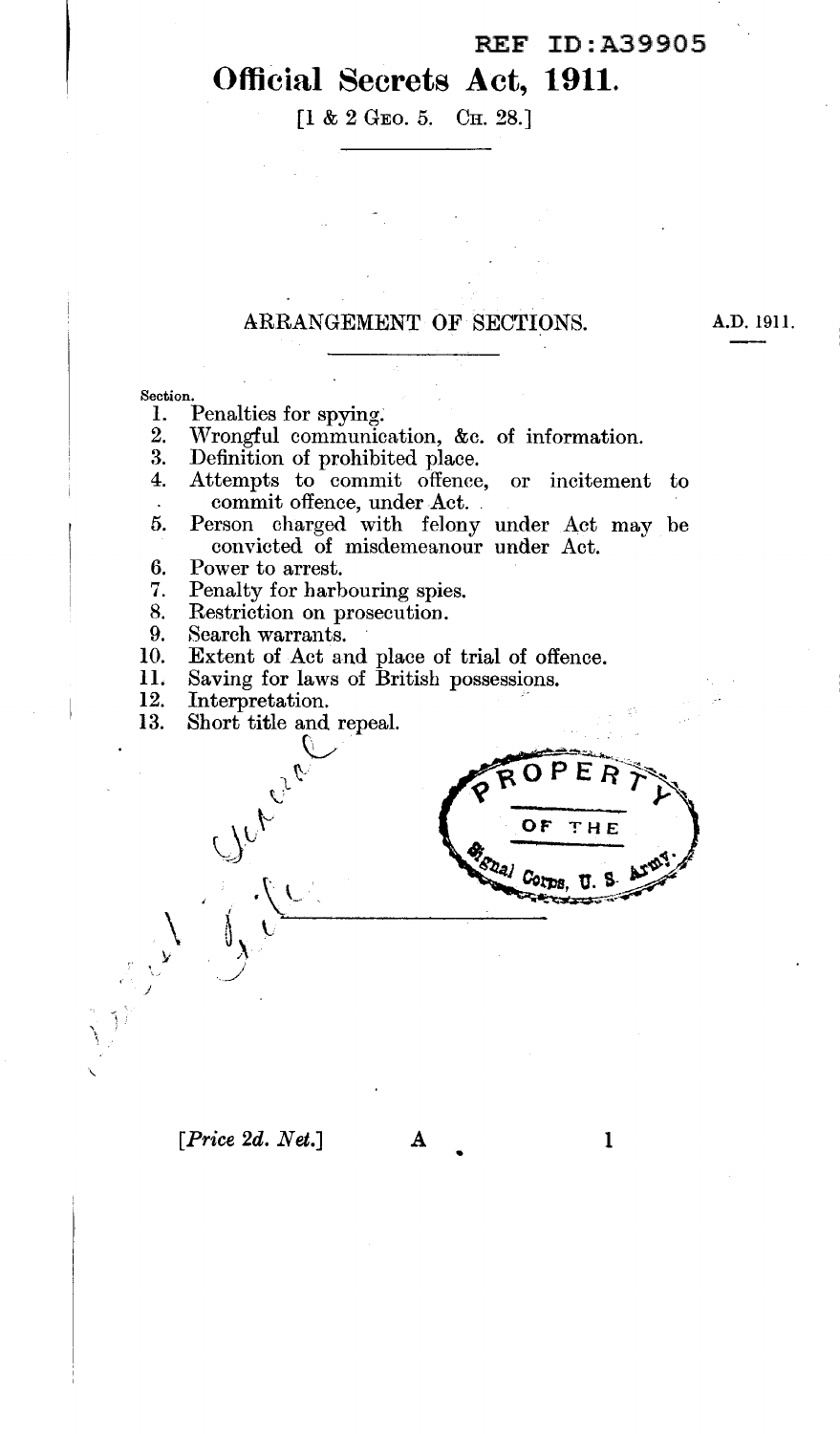[1 & 2 GEO. 5.] *Official Secrets Act*, 1911. [CH. 28.]



**CHAPTER** 28.

An Act to re-enact the Official Secrets Act, 1889, A.D. 1911. with Amendments. [22nd August 1911.]

BE it enacted by the King's most Excellent Majesty, by and with the advice and consent of the Lords Spiritual and Temporal, and Commons, in this present Parliament assembled, and by the authority of the same, as follows:

 $1.$  (1) If any person for any purpose prejudicial Penalties for spying. to the safety or interests of the State-

- (a) approaches or is in the neighbourhood of, or enters any prohibited place within the meaning of this Act ; or
- (b) makes any sketch, plan; model, or note which is calculated to be or might be or is intended to be directly *ot* indirectly useful to an enemy; or
- (c) obtains or communicates to any other person any sketch, plan, model, article, or note, or other document or information which is calculated to he or might be or is intended to be directly or indirectly useful to an enemy;

he shall be guilty of felony, and shall be liable to penal servitude for any term not less than three years and not exceeding seven years.

(2) On a prosecution under this section, it shall not be necessary to show that the accused person was guilty of any particular act tending to show. a purpose prejudicial to the safety or interests of the State, and,

 $2^{351-14}$  A 2 3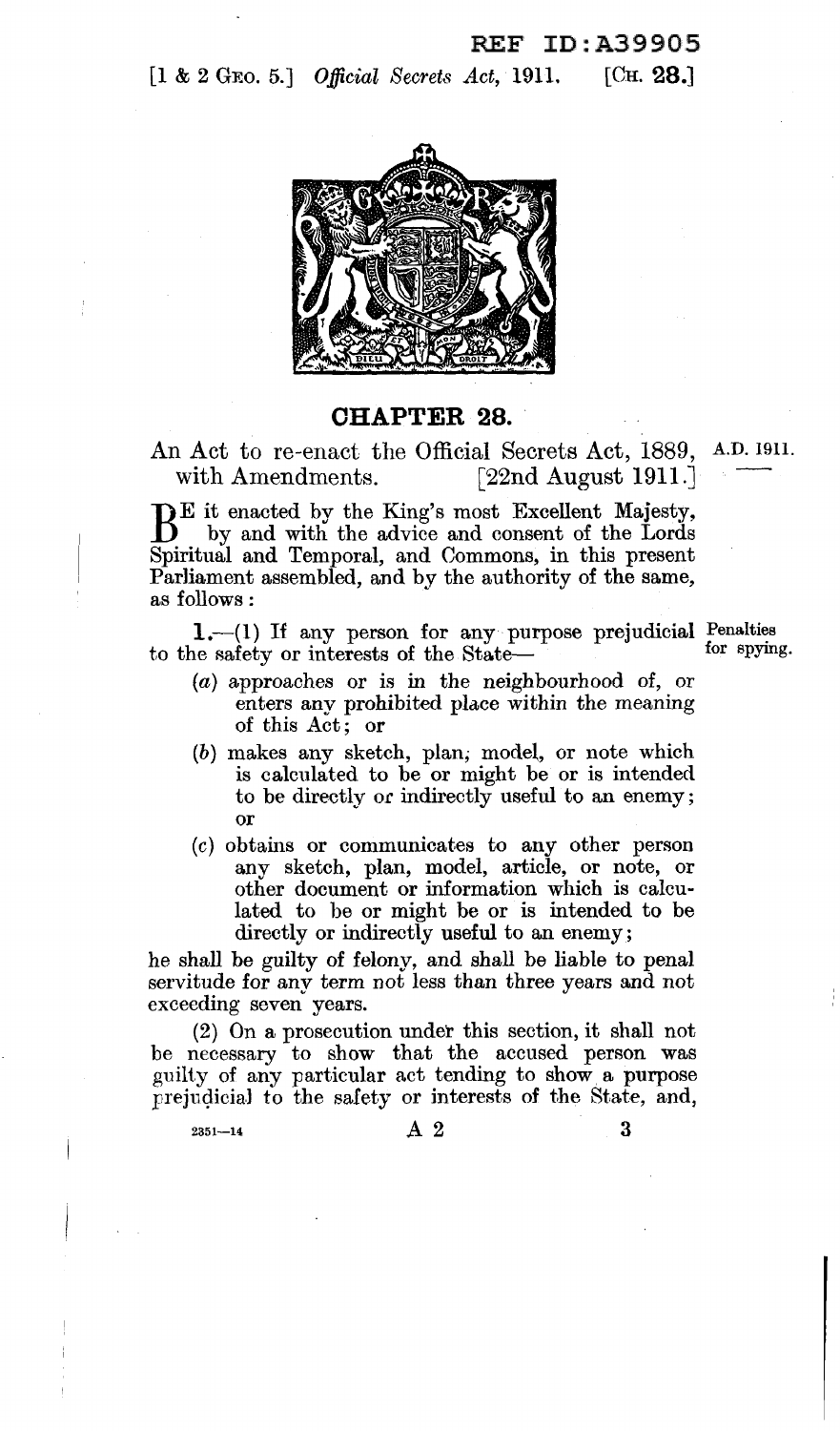#### [CH. 28.] *Official Secrets Act,* 1911. [1 & 2 GEO. 5.]

A.D. 1911. notwithstanding that no such act is proved against him, he may be convicted if, from the circumstances of the case, or his conduct, or his known character as proved, it appears that his purpose was a purpose prejudicial to the safety 0r interests of the State; and if any sketch, plan, model, article, note, document, or information relating to or used in any prohibited place within the meaning of this Act, or anything in such a place, is made, obtained, or communicated by any person other than a person acting under lawful authority, it shall be deemed to have been made, obtained, or communicated for a purpose prejudicial to the safety or interests of the State unless the contrary is proved.

Wrongful communication, &c. of information.

2.-(1) If any person having in his possession or control any sketch, plan, model, article, note, document, or information which relates to or is used in a prohibited place or anything in such a place, or which has been made or obtained in contravention of this Act, or which has been entrusted in confidence to him by any person holding office under His Majesty or which he has obtained owing to his position as a person who holds or has held office under His MaJesty, or as a person who holds or has held a contract made on behalf of His Majesty, or as a person who is or has been employed under a person who holds or has held such an office or contract,-

- $(a)$  communicates the sketch, plan, model, article, note, document, or information to any person, other than a person to whom he is authorised to communicate it, or a person to whom it is in the interest of the State his duty to communicate it, or
- (b) retains the sketch, plan, model, article, note, or document in his possession or control when he has no right to retain it or when it is contrary to his duty to retain it :

that person shall be guilty of a misdemeanour.

(2) If any person receives any sketch, plan, model, article, note, document, or information, knowing, or having reasonable ground to believe, at the time when he receives it, that the sketch, plan, model, article, note, document, or information is communicated to him in contravention of this Act, he shall be guilty of a misdemeanour, unless he proves that the communication to him of the sketch, plan, model, article, note, document, or information was contrary to his desire.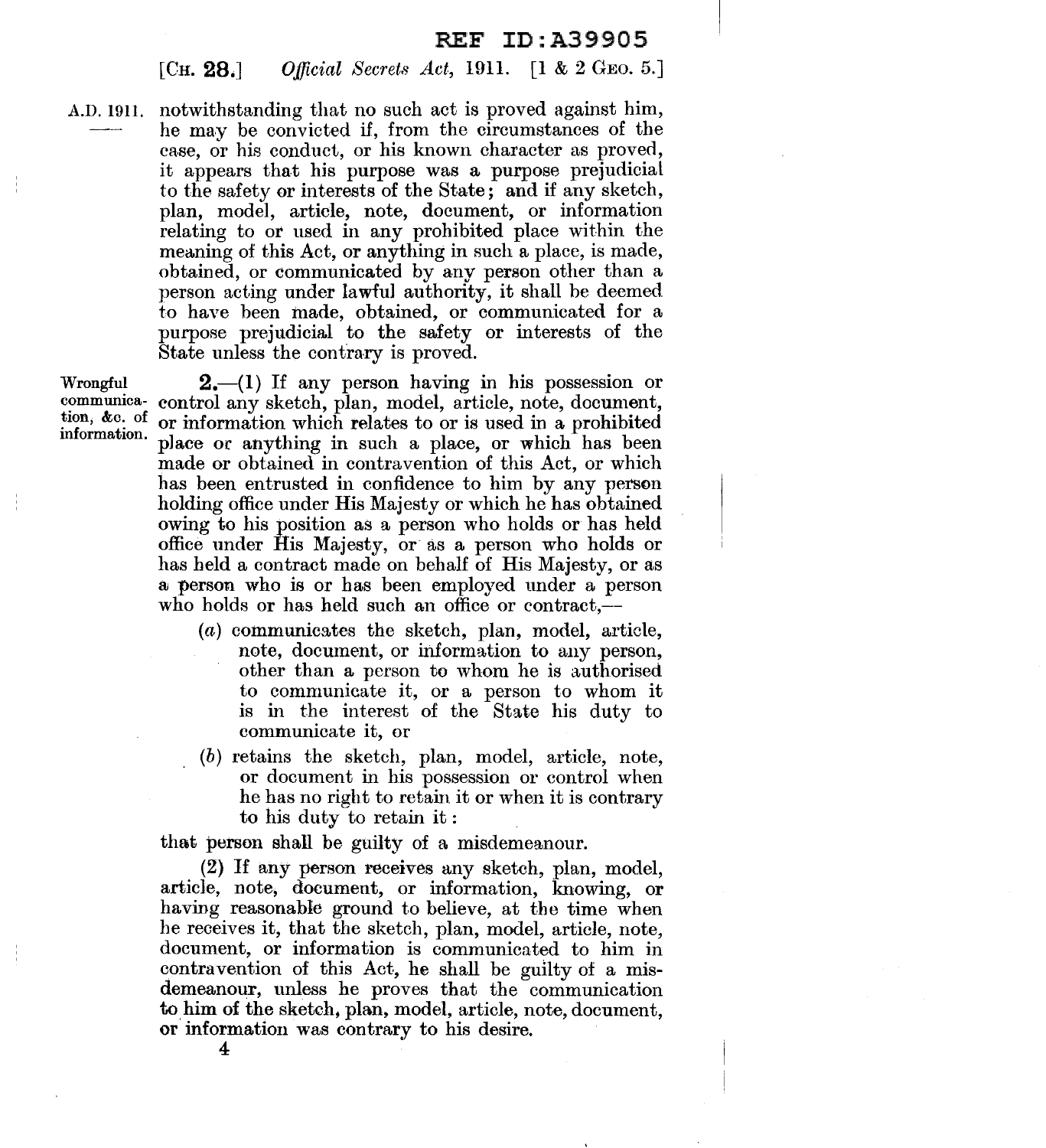#### [I & 2 GEO. 5.] *Official Secrets Act,* 1911. [CH. 28.)

(3) A person guilty of a misdemeanour under A.D. 1911. this section shall be liable to imprisonment with or without hard labour for a term not exceeding two years, or to a fine, or to both imprisonment and a fine.

**3.** For the purposes of this Act, the expression Definition of prohibited place  $\theta$  means " prohibited place" means-

place.

- (a) any work of defence, arsenal, factory, dockyard, camp, ship, telegraph or signal station, or office belonging to His Majesty, and any other place belonging to His Majesty used for the purpose of building, repairing, making, or storing any ship, arms, or other materials or instruments of use in time of war, or any plans or documents relating thereto; and
- (b) any place not belonging to His Majesty where any ship, arms, or other materials or instmments of use in time of war, or any plans or documents relating thereto, are being made, repaired, or stored under contract with, or with any person on behalf of, His Majesty, or otherwise on behalf of His Majesty; and
- $(c)$  any place belonging to His Majesty which is for the time being declared by a Secretary of State to be a prohibited place for the purposes of this section on the ground that information with respect thereto, or damage thereto, would be useful to an enemy; and
- (d) any railway, road, way, or channel, or other means of communication by land or water (including any works or structures being part thereof or connected therewith), or any place used for gas, water, or electricity works or other works for purposes of a public character, or any place where any ship, arms, or other materials or instruments of use in time of war, or any plans or documents relating thereto, are being made, repaired, or stored otherwise than on behalf of His Majesty, which is for the time being declared by a Secretary of State to be a prohibited place for the purposes of this section, on the ground that information with respect thereto, or the destruction or obstruction thereof, or interlerence therewith, would be useful to an enemy.

 $\overline{A}3$  5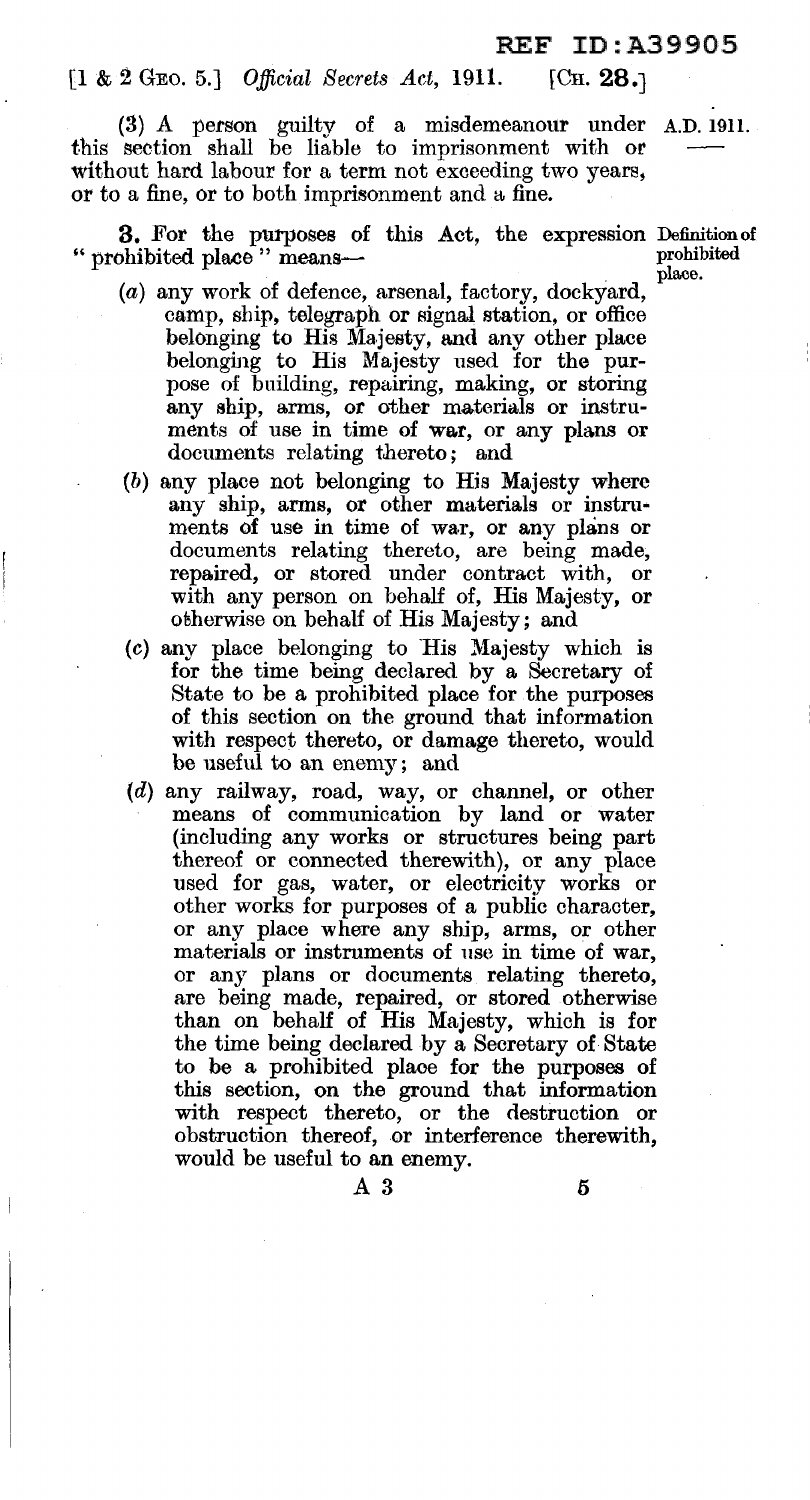[Cн. 28.] *Official Secrets Act,* 1911. [1 & 2 GEO. 5.]

A.D. 1911.

Attemtps to commit offence, or incitement to commit offence, under Act.

Power to arrest.

Penalty for harbouring spies.

4. Any person who attempts to commit any offence under this Act, or incites, or counsels, or attempts to procure another person to commit an offence under this Act, shall be guilty of felony or of a misdemeanour according as the offence in question is felony or mis· demeanour, and on conviction shall be liable to the same punishment, and to be proceeded against in the same manner, as if he had committed the offence.

Person charged  $\sum_{\substack{\text{with the order of } \text{supp } \text{ and } \text{supp } \text{ and } \text{supp } \text{ and } \text{supp } \text{ and } \text{supp } \text{ and } \text{supp } \text{ and } \text{supp } \text{ and } \text{supp } \text{ and } \text{supp } \text{ and } \text{supp } \text{ and } \text{supp } \text{ and } \text{supp } \text{ and } \text{supp } \text{ and } \text{supp } \text{ and } \text{supp } \text{ and } \text{supp } \text{ and } \text{supp } \text{ and } \text{sup$ a felony under this Act may, if the circumstances warrant victed of mis-<br>demeanour under such a finding, be found guilty of an offence which is a misdemeanour under this Act.

> 6. Any person who is found committing an offence under this Act, whether that offence is a felony or not, or who is reasonably suspected of having committed, or having attempted to commit, or being about to commit, such an offence, may be apprehended and detained in the same manner as a person who is found committing a felony.

> 7. li any person knowingly harbours any person whom he knows, or has reasonable grounds for supposing, to be a person who is about to commit or who has com· mitted an offenoe under this Act, or knowingly permits to meet or assemble in any premises in his occupation or under his control any such persons, or if any person having harboured any such person, or permitted to meet or assemble in any premises in his occupation or under his control any such persons, wilfully refuses to disclose to a superintendent of police any information which it is in his power to give in relation to any such person he shall be guilty of a misdemeanour and liable to imprisonment with or without hard labour for a term not exceeding one year, or to a fine, or to both imprisonment and a fine.

Restriction on prosecution.

8. A prosecution for an offence under this Act shall not be instituted except by or with the consent of the Attorney-General :

Provided that a person charged with such an offence may be arrested, or a warrant for his arrest may be issued and executed, and any such person may be re· manded in custody or on bail, notwithstanding that the consent of the Attorney-General to the institution of a prosecution for the offence has not been obtained, but no further or other proceedings shall be taken until that consent has been obtained.

6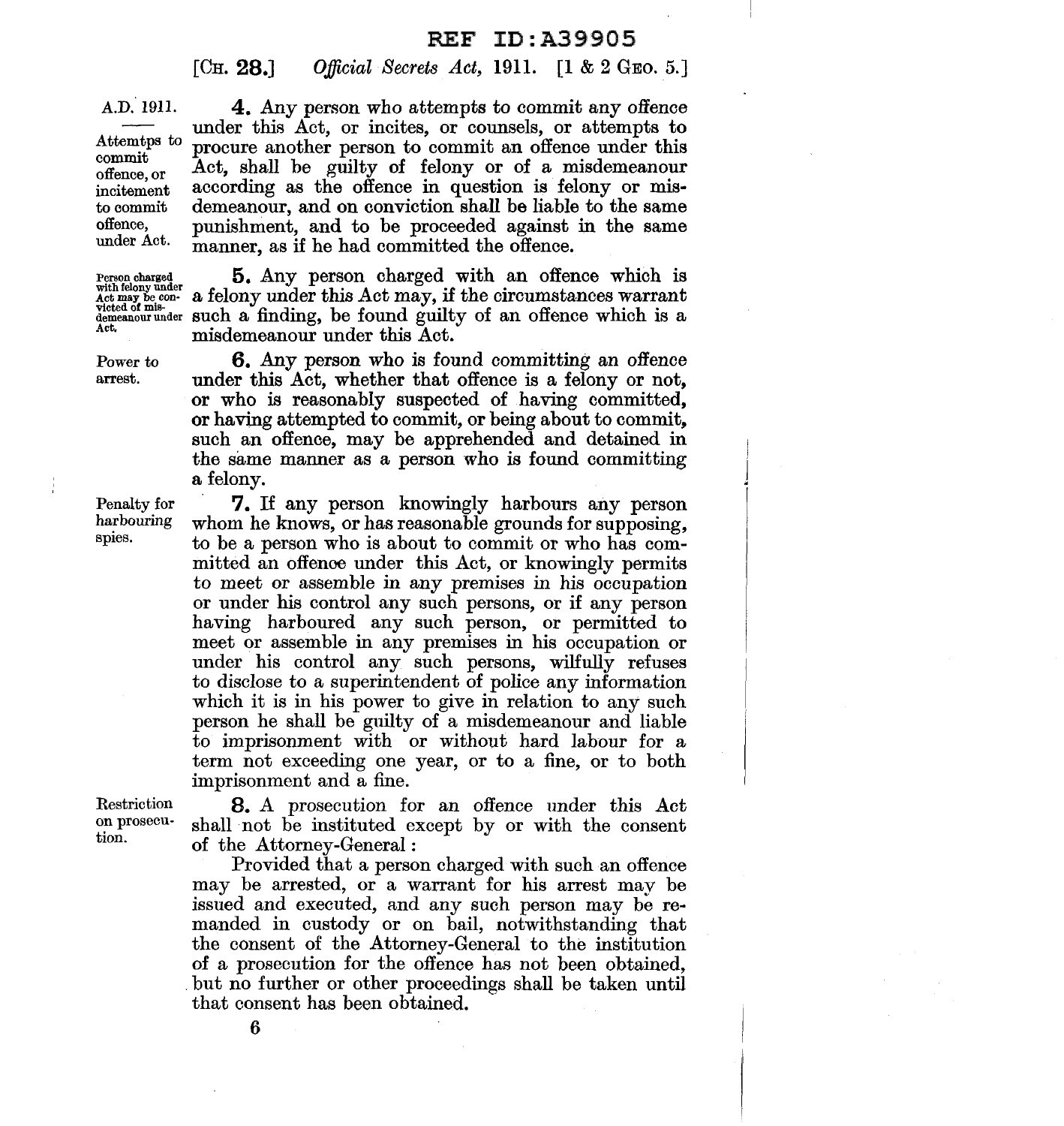#### [1 & 2 GEO. 5.] *Official Secrets Act,* 1911. [CH. 28.]

 $9 - (1)$  If a justice of the peace is satisfied by A.D. 1911. information on oath that there is reasonable ground  $S<sub>search</sub>$ for suspecting that an offence under this Act has been warrants.<br>or is about to be committed, he may grant a search warrant authorising any constable named therein to enter at any time any premises or place named in the warrant, if necessary, by force, and to search the premises or place and every person found therein, and to seize any sketch, plan, model, article, note, or document, or anything of a like nature or anything which is evidence of an offence under this Act having been or being about to be committed, which he may find on the premises or place or on any such person, and with regard to or in connexion with which he has reasonable ground for suspecting that an offence under this Act has been or is about to be committed.

(2) Where it appears to a superintendent of police that the case is one of great emergency and that in the interest of the State immediate action is necessary, he may by a written order under his hand give to any constable the like authority as may be given by the warrant of a justice under this section.

**10.-(1)** This Act shall apply to all acts which Extent of are offences under this Act when committed in any Act and part of His Majesty's dominions, or when committed place of trial of by British officers or subjects elsewhere.

by British officiers or subjects elsewhere.<br>(2) An offence under this Act, if. alleged to have  $\frac{1}{2}$ been committed out of the United Kingdom, may be inquired of, heard, and determined, in any competent British court in the place where the offence was committed, or in the High Court in England or the Central Criminal Court, and the Criminal Jurisdiction Act,  $_{42}$  Geo. 3. 1802, shall apply in like manner as if the offence were  $c$ , 85. mentioned in that Act, and the Central Criminal Court as well as the High Court possessed the jurisdiction given by that Act to the Court of King's Bench.

(3) An offence under this Act shall not be tried by any court of general or quarter sessions, nor by the sheriff court in Scotland, nor by any court out of the United Kingdom which has not jurisdiction to try crimes which involve the greatest punishment allowed by law.

(4) The provisions of the Criminal Law and Pro- 50& 51 Viet. cedure (Ireland) Act, 1887, shall not apply to any trial c. 20. under the provisions of this Act.

7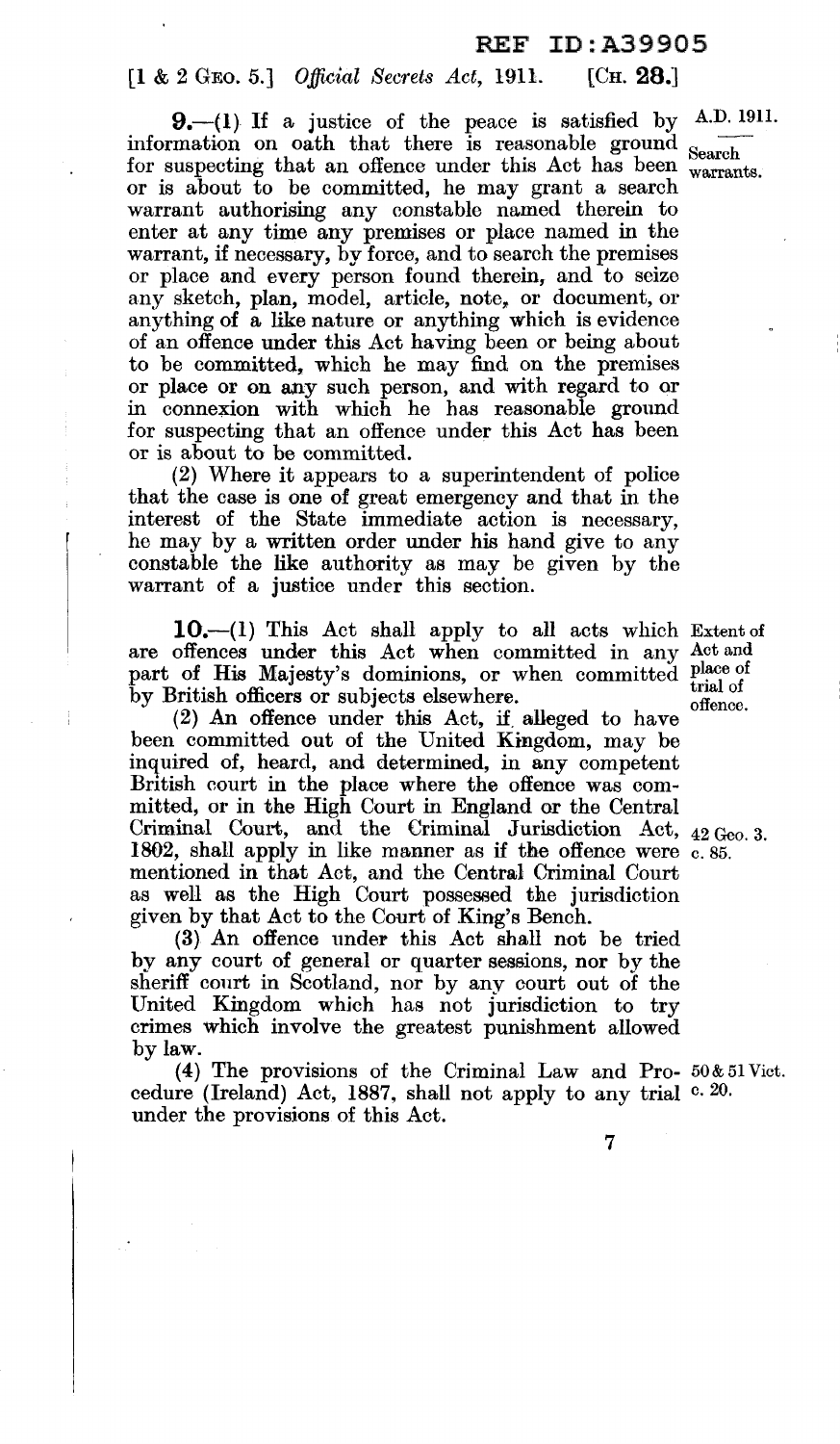$[CH. 28.]$ *Official Secrets Act,* 1911. **[1** & 2 GEO. 5.]

A.D. 1911.

Saving for laws of British possessions.

**11.** If by any law made before or after the passing of this Act by the legislature of any British possession provisions are made which appear to His Majesty to be of the like effect as those contained in this Act, His Majesty may, by Order in Council, suspend the operation within that British possession of this Act, or of any part thereof, so long as that law continues in force there, and no longer, and the Order shall have effect as if it were enacted in this Act :

Provided that the suspension of this Act, or of any part thereof, in any British possession shall not extend to the holder of an office under His Majesty who is not appointed to that office by the Government of that possession.

Interpretation.

**12.** In this Act, unless the context otherwise requires, -

- Any reference to a place belonging to His Majesty includes a place belonging to any department of the Government of the United Kingdom or of any British possessions, whether the place is or is not actually vested in His Majesty;
- The expression "Attorney-General" means the Attorney or Solicitor-General for England; and as respects Scotland, means the Lord Advocate; and as respects Ireland, means the Attorney or Solicitor-General for Ireland; and, if the prosecution is instituted in any court out of the United Kingdom, means the person who in that court *is* Attorney-General, or exercises the like functions as the Attorney-General in England;
- Expressions referring to communicating or receiving include any communicating or receiving, whether in whole or in part, and whether the sketch, plan, model, article, note, document, or information itself or the substance, effect, or description thereof only be communicated or received; expressions referring to obtaining or retaining any sketch, plan, model, article, note, or document, include the copying or causing to be copied the whole or any part of any sketch, plan, model, article, note, or document; and expressions referring to the communication of any sketch, plan, model, article, note or document include the transfer or transmission of the sketch, plan, model, article, note or document;

8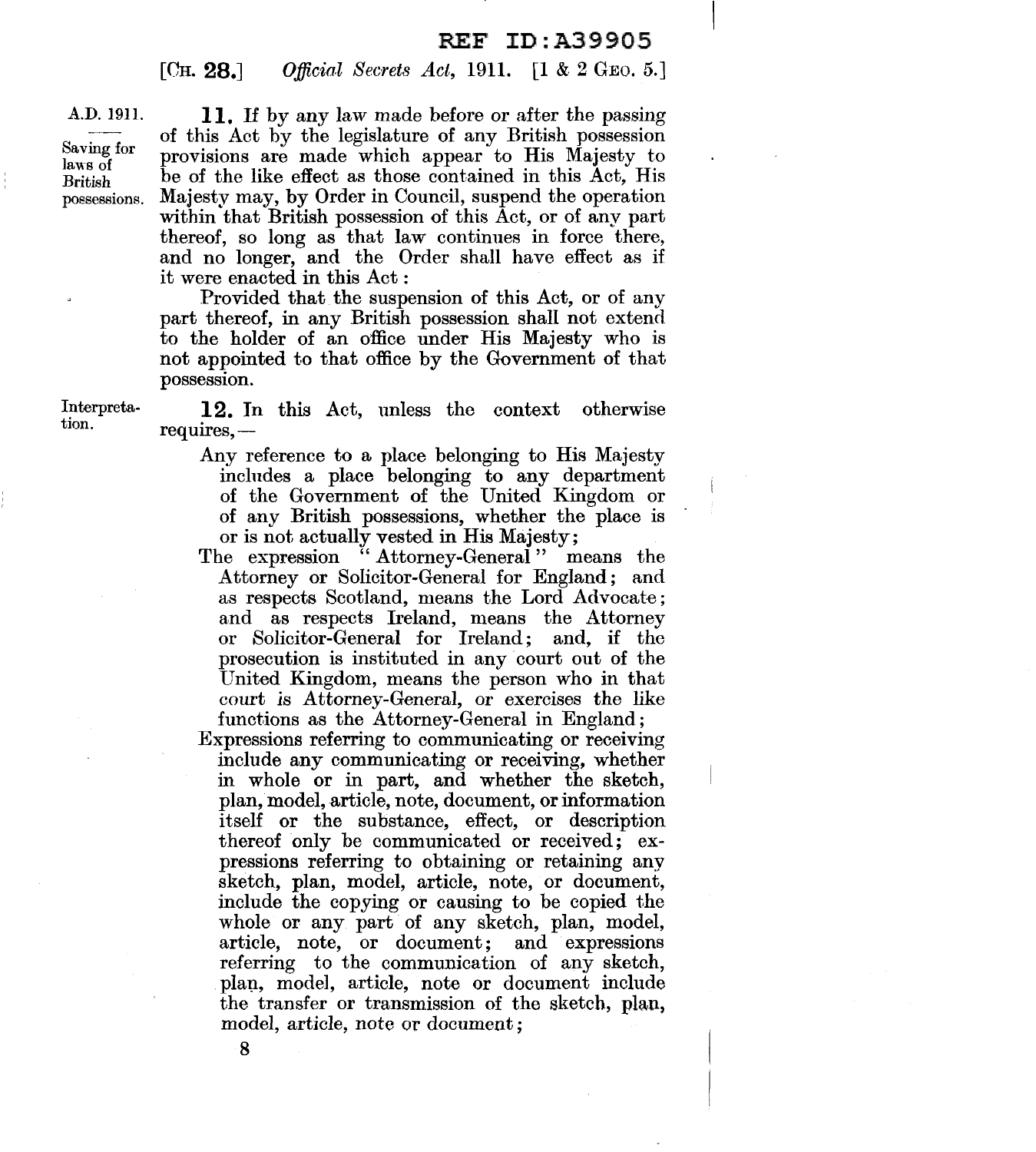[1 & 2 GEO. 5.] *Official Secrets Act*, 1911. [CH. 28.]

- The expression "document" includes part of a A.D. 1911. document;
- The expression "model" includes design, pattern, and specimen;
- The expression "sketch" includes any photograph or other mode of representing any place or thing;
- The expression " superintendent of police " includes any police officer of a like or superior rank;
- The expression "office under His Majesty" includes any office or employment in or under any department of the Government of the United Kingdom, or of any British possession ;
- The expression " offence under this Act" includes any act, omission, or other thing which is punishable under this Act.

13.-(1) This Act may be cited as the Official Short title ets Act. 1911. Secrets Act, 1911.

(2) The Official Secrets Act, 1889, is hereby repealed.  $52 \& 53 \,\text{Vict.}$ 

c. 52.

Printed by EYRE and SPOTTISWOODE, LTD.,

r

FOR<br>WILLIAM RICHARD CODLING, Esq., C.B., C.V.O., C.B.E., the King's Printer of Acts of Parliament.

To be purchased directly from H.M. STATIONERY OFFICE at the following addresses :<br>Adastral House, Kingsway, London, W.C.2; 120, George Street, Edinburgh;<br>York Street, Manchester; 1, St. Andrew's Crescent, Cardiff;

15, Donegal] Square West, Belfast; or through any Bookseller.